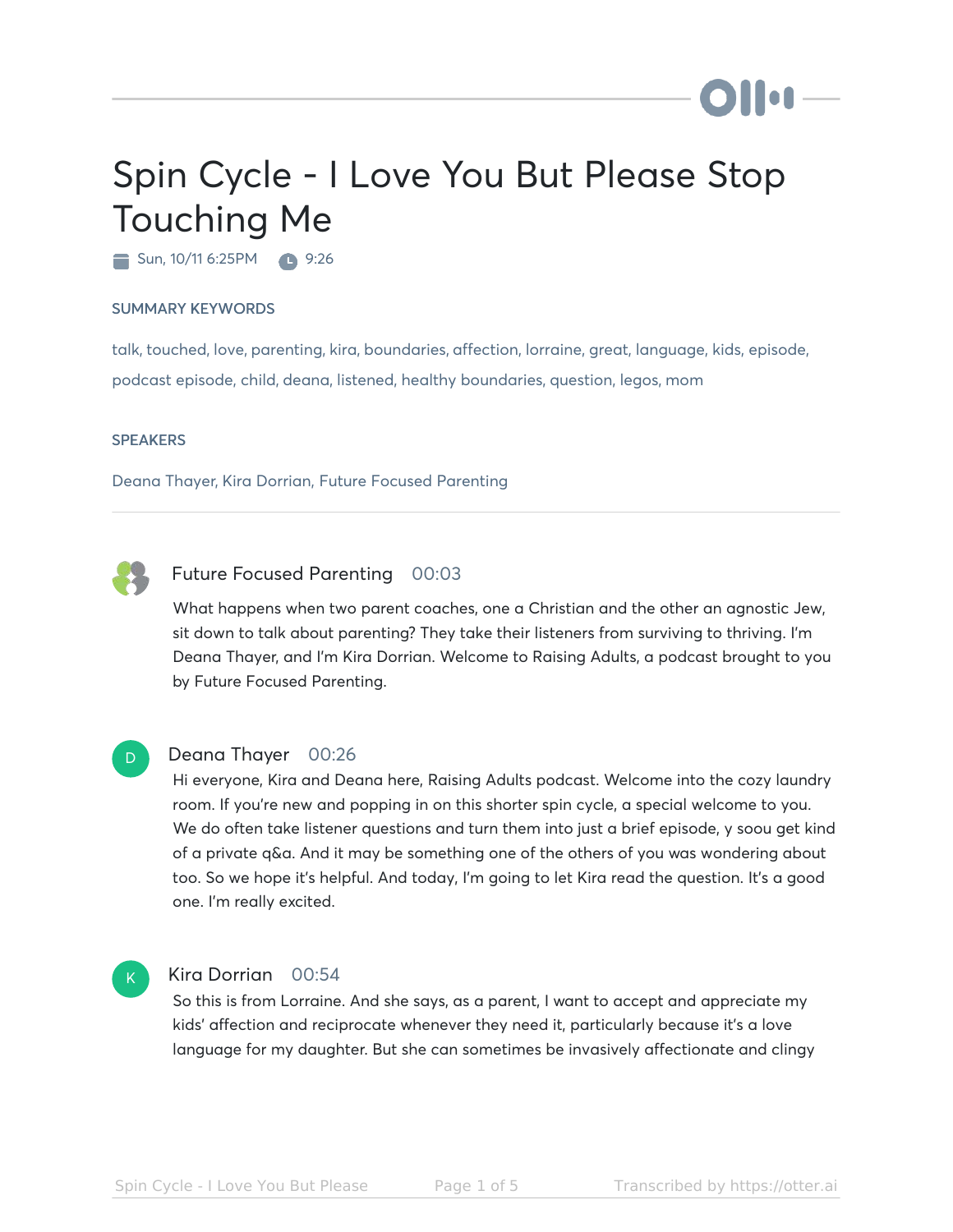and possibly attention seeking. So how would you handle addressing that without hurting a child's feelings and rejecting their love outright? And I love this question. I especially love that Lorraine talked about the love languages. Because I think that's so real. We all have these different love languages. And our kids do too. And so they're a little young sometimes to understand that. And so how are we making sure that we're speaking their love language, while still protecting our own boundaries and needs?

#### Deana Thayer 01:39

D

K

And we talk so much about how we're our child's first teacher. So also this responsibility of teaching them what's appropriate, I think plays in. So there's actually some layers to this one, it's a really good one, but also kudos to her. I agree. Kudos to her for even being aware of that as a love language and thinking about this question and the dynamic of accepting affection, and not shutting it down while learning those appropriate boundaries.

#### Kira Dorrian 02:03

Yeah. So here are my initial thoughts, Lorraine. First of all, I think it's great that you can recognize this as a love language for her. That actually is going to empower you to make some decisions that you might not otherwise be able to have such clarity on. So I think as best you can, you want to lean into it, right? Like, that's her love language. It's important. She's receiving love that way from you when you have the ability to do that. But then I think setting those healthy boundaries. So the the part that strikes me is the invasively affect, affectionate. You know, I think we as parents, especially as moms, sometimes we're like, oh my goodness, I just don't want to be touched anymore. Like I've been touched and touched and reached my capacity for the day. Exactly. So I think as long as there's a really good dialogue, and I guess this depends on how old your child is. But I would say like with mine, for example, at eight, I could definitely talk about love languages. And so you know, I can tell one of your love languages is physical touch and being loved and held. And, and I love that and I really want to make sure that I'm meeting that as much as I can. It's not one of mine. So that's a little harder for me. So if you ever see me, like shy away, or if I ask for some space, just know it's not that I don't want to love you the way that you need to be loved. It's that sometimes I need to protect my love languages too. Here's how I like to be loved. Let them in on that. This is a way you can really make me feel loved. I'm going to try really hard to meet you for affection. Can you try really hard to love me this way? I mean, what an amazing learning opportunity at a young age to set them up for their future friendships and relationships and, and all of that.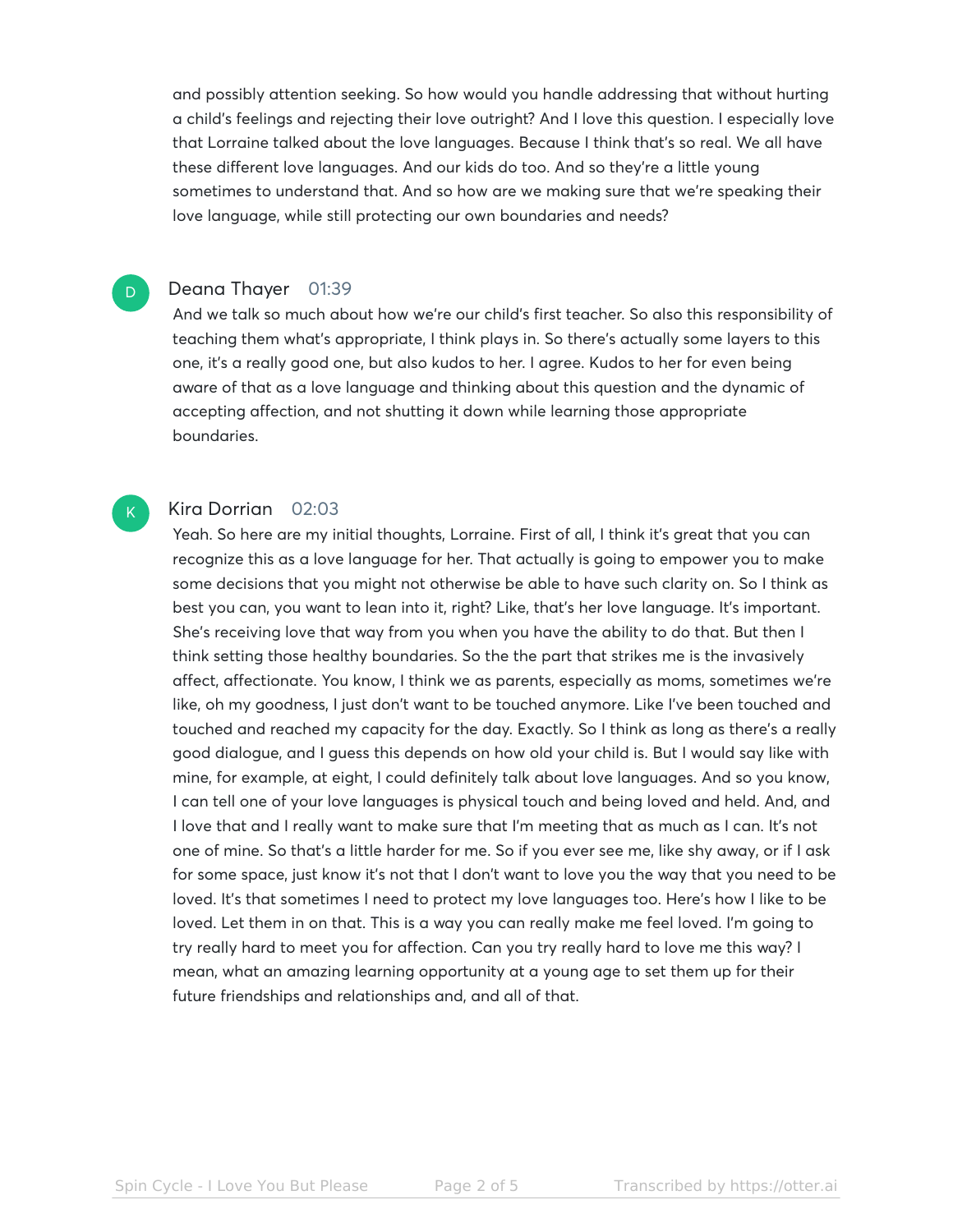#### Deana Thayer 03:34

And then when they see that happen, maybe mom's shying away a little. Seems like she needs a break. They have other options. Oh, I'm feeling like I really want to love on mom. Oh, I know some other ways to do that, that will really speak to her. So that is so great. And I think it's also important to recognize that even with little ones, it is okay to teach them to have a voice. And we do that by being the example of having a voice and it is okay to speak up for what you like, and maybe what you don't like. So we were just talking before we recorded I told Kira my kids know to this day, I do not like my face to be touched. And I told them that from the time they were little but really politely because I love them, of course. And this is that balance she's asking about. How do you not squelch that? So I would tell them, I love when you hug me and I love that we snuggle and I really enjoy being touched by you. I don't really care for having my face touched. So if you would just at least not touch me there, I would really appreciate it. And you know what? They were more than willing because now I had equipped them to know, oh, this is totally fine. She doesn't love that as much. And the cool thing about this question is you have a daughter who wants to shower you with affection. So she probably wants to do it in a way that you like. Some kids don't have as much of that awareness or it comes over time. But I think by and large, we see kids, they really want to please their parents and they want to do things that are great for them too. And not only you know, this meets my needs, I don't care if I stomp on other people. I think it's important for us to believe the good about children in that way. They often want to do it in the way you like, so I didn't have, have them resist that or get upset about it. They were like, oh, well mommy doesn't like it when I poke her nose or touch her cheek or try to poke her eye out. That did happen a few times. And you know what? It was great. I still had to remind them here and there. Literally last night with one of mine. Yeah, but it's okay. They at least know. And now it's cute because now the siblings will defend...so the one who tried to touch my face last night. The other one was like, oh, remember, mom doesn't like that!

#### Kira Dorrian 05:31

K

Well, and here's what's great about that. It's back to what you said before, but you're giving them choices. Like, I love it when you hug me, like, hugs, let's do it. Right? You can tell your child, I really love it. When you like, Rhiannon strokes my arm, it's the sweetest thing. I love that. So like, I love it when you stroke my arm, I love stroking your arm. But as your example, but you know, I just don't like it when anyone touches my face. And making it clear. It's not about when you touch my face, I just am not fond of my face being touched. So please don't touch me there. And I think what's great about this is what an amazing setup when it comes to consent, which we talked about a couple seasons ago, like teaching your kids that it's okay to say I like that. I don't like that. And to say I have boundaries around my physical space, and the way that I like to be loved and all of those

D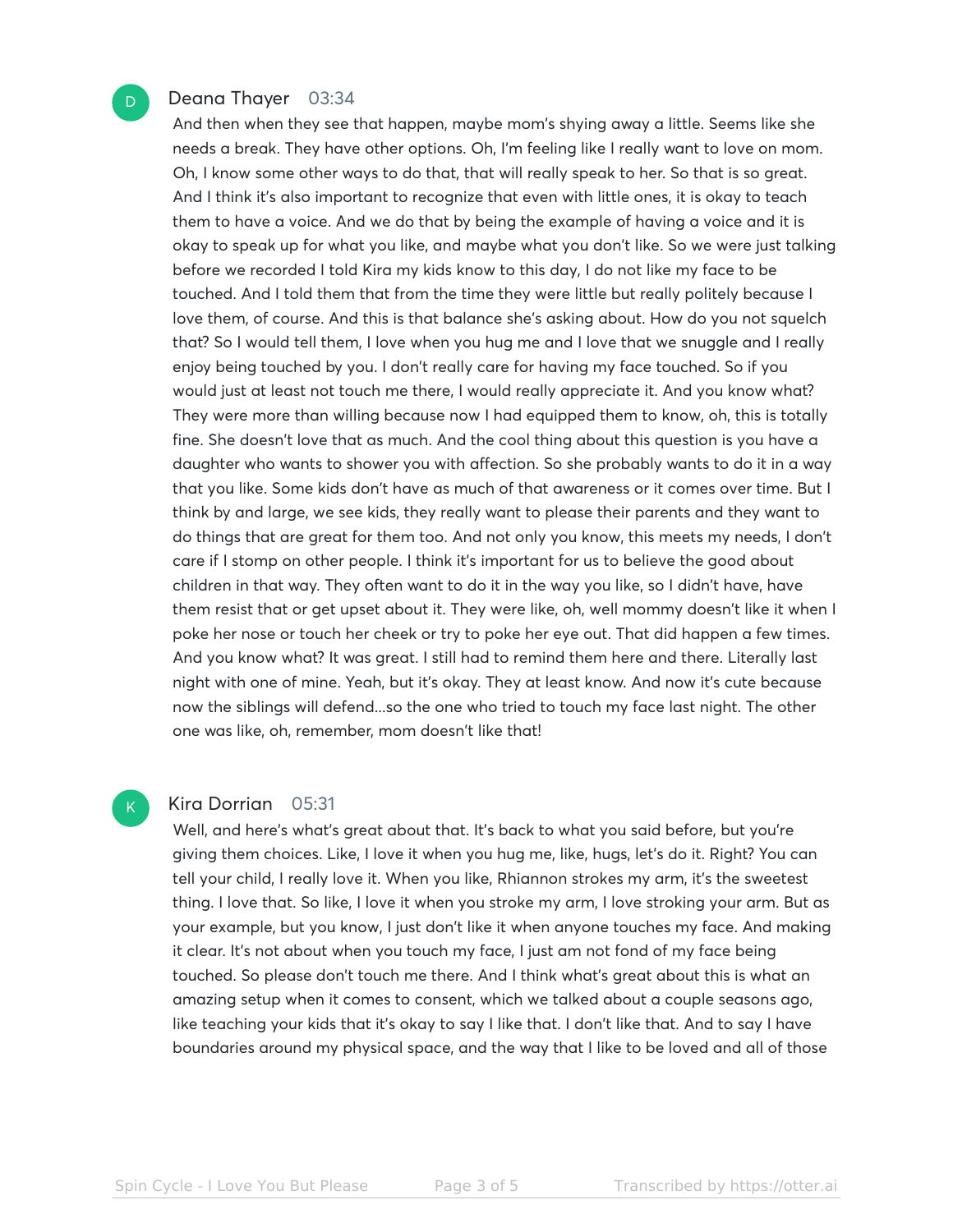things. And then the last thing I would say, and this is, this is really my third thought I want to be clear, this is not my first thought this is my third thought. My third thought is, as best we can, having set boundaries and have these conversations, because those are the two most important things I want to say. But once we've done that, it's kind of like, I cannot stand Legos. Like, I'm terrible at Legos. I just don't get it. I just don't I like them. They make no sense to me. But I still play them with my son. So I think as long as we've said like, you shouldn't be compromising your boundaries, right? We should have, we shouldn't have invasive affection. That's not okay. But once we've done that, we probably do need to err more on the side of meeting their affection needs than not, because we do that with lots of things. You know, Rhys went through a dinosaur phase, I learned all about the dinosaurs like we do that. So that does that make sense?

#### Deana Thayer 07:12

I still know way more about marine mammals than I ever needed to. But hey, I have a great appreciation for sea creatures. What can I say? So I actually couldn't agree more. We have to, we have to lean toward that. Because I also think there's a part of worse long term fallout for withholding that. And of course, with healthy boundaries in place, but I think there's more long term fallout from withholding it than offering it whenever possible.



D

#### Kira Dorrian 07:37

Yeah. So I hope that answers your question, Lorraine, thank you for writing in. We love hearing from all of you.

#### Deana Thayer 07:43 D.

Yeah, that was a good one. And if you, if you like wrestling, and you like topics like this where there's some layers, we have a few coming up, so I just want to highlight a couple upcoming podcast episodes. On February 3, we are going to be talking about really unpacking how to figure out your why. You hear Kira and I all the time talk about our why before various topics and the intention with which we approached that topic. But what we're going to do is take a deeper dive that day and talk about what factors go into picking your why. What should it look like, all the way to the nuts and bolts of really how do you do it? How long should it be? Where should it be? How do you craft one? You're going to get all the tools. And then on the 10th we're going to talk about Kira's soapbox, resiliency, or not. So we are going to really look at this idea of, kids are adaptable, kids are resilient, they'll bounce back, and whether that's even a worthy goal. And what does true resilience look like? So it'll be a great episode to do some major myth busting. We hope you'll tune in. Yes. So Monday is the find your why. And then the Monday after that, we're